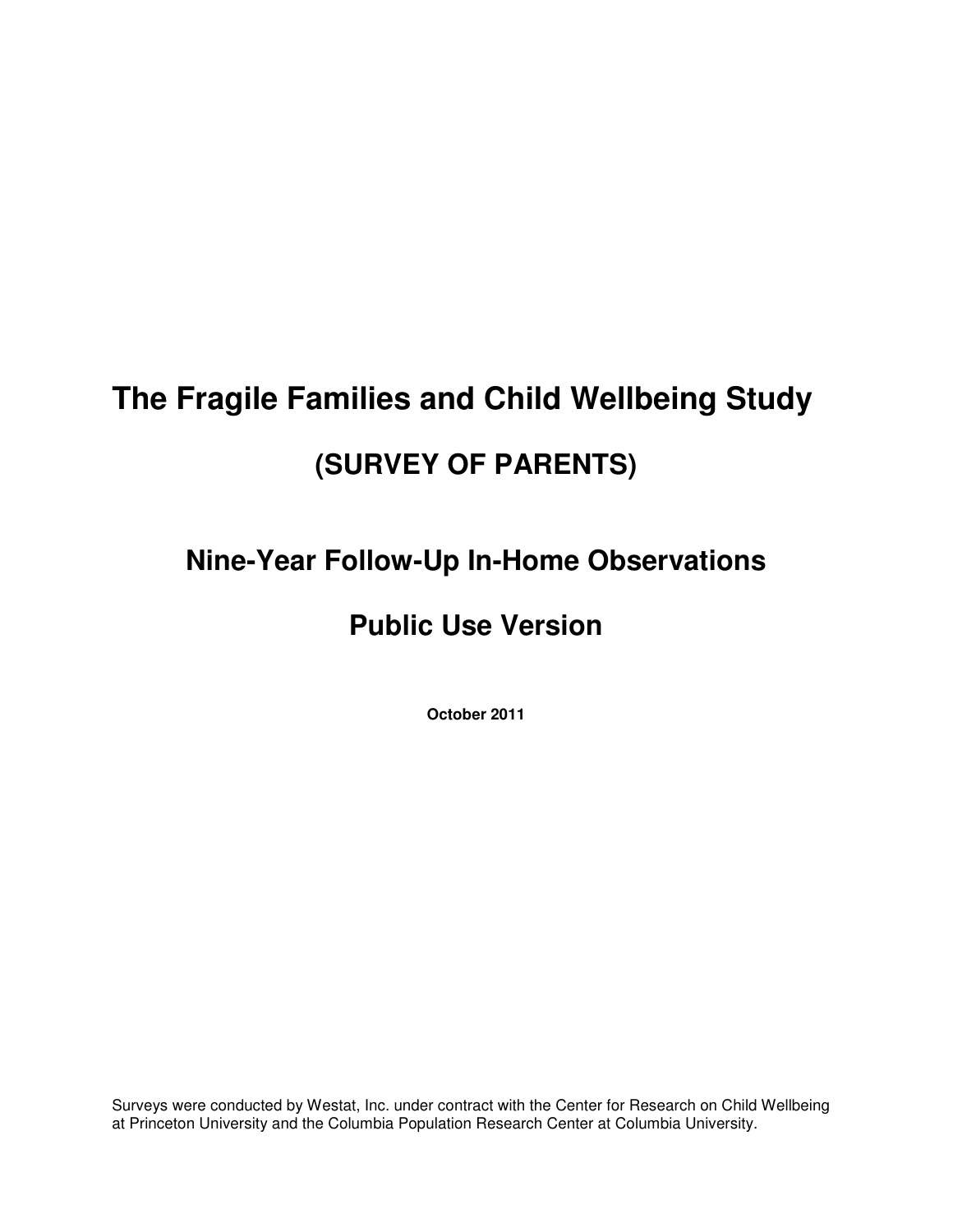#### **TABLE OF CONTENTS**

| <b>SECTION</b> | <b>PAGE</b> |
|----------------|-------------|
|                |             |
|                |             |
|                |             |
|                |             |
|                |             |
|                |             |
|                |             |

 $\mathbf{L}$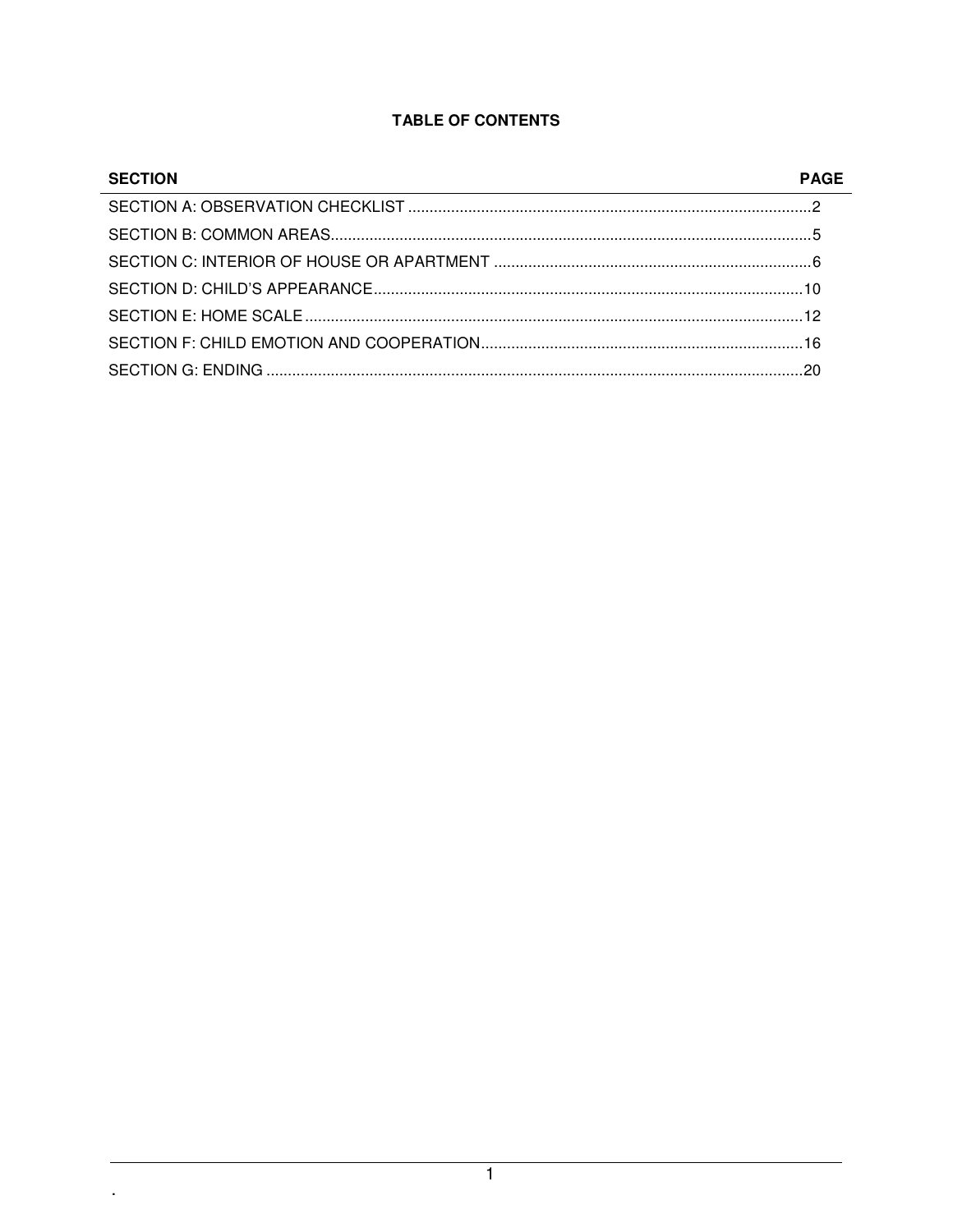#### **IN-HOME OBSERVATIONS**

#### **YEAR 9**

#### **SECTION A: OBSERVATION CHECKLIST**

**INTERVIEWER: PLEASE COMPLETE THESE QUESTIONS OUTSIDE OF THE HOME IMMEDIATELY AFTER YOU LEAVE THE HOME. ANSWER ON THE BASIS OF YOUR PERSONAL OBSERVATIONS OF THE HOME AND THE MOTHER/CHILD INTERACTIONS AT THE TIME OF YOUR VISIT.** 

**NOTE: THESE QUESTIONS SHOULD BE ANSWERED AFTER THE FIRST VISIT TO THE HOME PROVIDED THAT THE CHILD WAS PRESENT AND WAS ADMINISTERED THE CHILD ASSESSMENT. IF, AT THE FIRST VISIT, THE CHILD WAS NOT HOME OR NO ASSESSMENTS WERE DONE, THE INTERVIEWER SHOULD FILL THEM IN AFTER THE NEXT VISIT.** 

A1. IS THERE GARBAGE, LITTER, OR BROKEN GLASS IN THE STREET OR ROAD, ON THE SIDEWALKS, OR IN YARDS?

A2. HOW WOULD YOU RATE THE GENERAL CONDITION OF MOST OF THE BUILDINGS ON THE BLOCK OR WITHIN 100 YARDS OF THE RESPONDENT'S HOUSE?

| WELL KEPT WITH EXTERIOR SURFACE IN |  |
|------------------------------------|--|
|                                    |  |
| POOR CONDITION WITH PEELING PAINT  |  |
|                                    |  |
|                                    |  |

A3. IS THERE GRAFFITI ON THE BUILDINGS OR WALLS OF THE BUILDINGS ON THE BLOCK OR WITHIN 100 YARDS OF THE RESPONDENT'S HOME?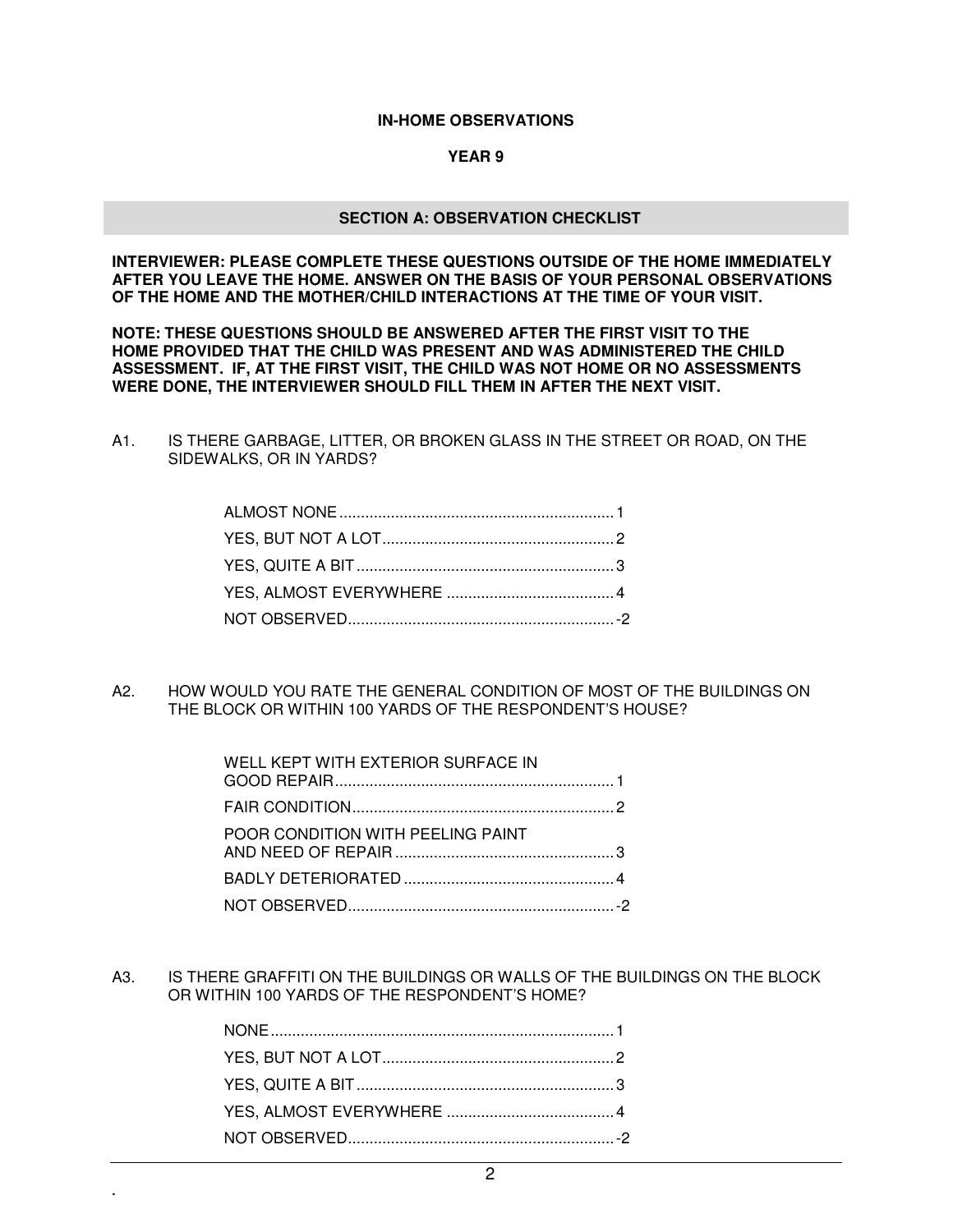A4. ARE THERE VACANT, ABANDONED, OR BOARDED-UP BUILDINGS, ON THE BLOCK OR WITHIN 100 YARDS OF THE RESPONDENT'S HOME?

| YES, ONE BUILDING FITS THIS              |  |
|------------------------------------------|--|
| YES, 2-3 BUILDINGS FIT THIS DESCRIPTION3 |  |
| YES, 4 OR MORE BUILDINGS FIT             |  |
|                                          |  |

A5. ARE THERE ABANDONED VEHICLES ON THE BLOCK OR WITHIN 100 YARDS OF THE RESPONDENT'S HOME?

A6. DOES THE ENVIRONMENT IMMEDIATELY OUTSIDE THE HOME (YARD, PATIO, ENTRYWAY OR PORCH AND STAIRS) HAVE ANY OF THE FOLLOWING?

| <b>YES</b> | <b>NO</b>     | NOT<br><b>OBSERVED</b> |
|------------|---------------|------------------------|
|            | 2             | $-2$                   |
|            | 2             | -2                     |
|            | 2             | -2                     |
|            | 2             | -2                     |
|            | $\mathcal{P}$ | -2                     |
|            |               | -2                     |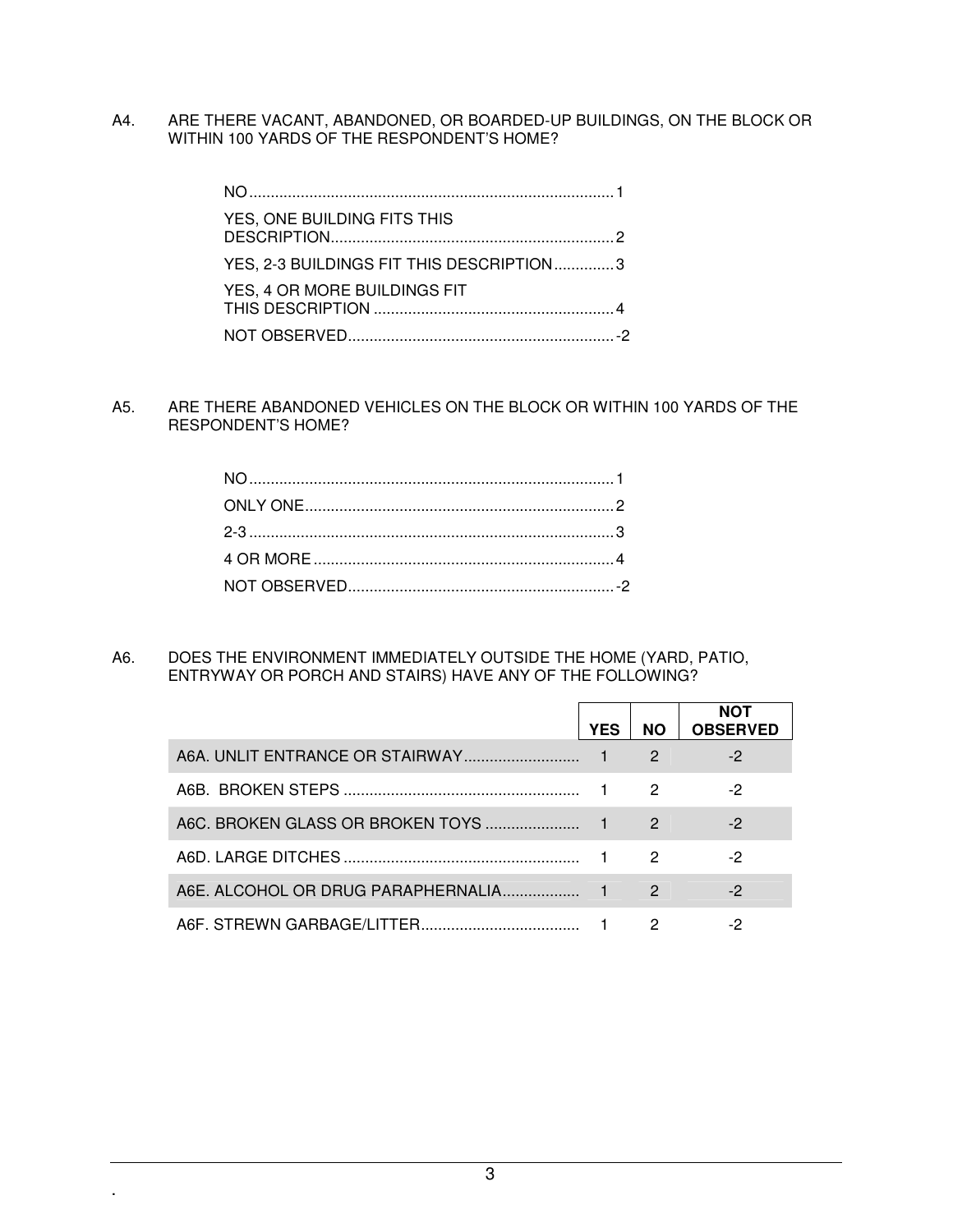A7. DOES THE EXTERIOR OF THE BUILDING HAVE ANY OF THE FOLLOWING? (CONSIDER CONDITION OF WALLS, PAINT, WINDOWS, LIGHTS, EXTENT OF NEEDED REPAIRS, AND CLEANLINESS.)

|                                     | YES | <b>NO</b> | <b>NOT</b><br><b>OBSERVED</b> |
|-------------------------------------|-----|-----------|-------------------------------|
| A7A. PEELING PAINT, NEEDS PAINT JOB |     |           |                               |
|                                     |     |           |                               |
|                                     |     |           |                               |

#### A8. HOW WOULD YOU BEST DESCRIBE THE HOME OR BUILDING?

| THREE OR MORE UNIT APARTMENT                                       |  |
|--------------------------------------------------------------------|--|
| MULTIPLE FAMILY HOME WITH COMMON AREAS  101 $\rightarrow$ GO TO A9 |  |
|                                                                    |  |
|                                                                    |  |
|                                                                    |  |

NOT OBSERVED .............................................................. -2

A9. HOW WOULD YOU RATE THE CONDITION OF THE STREET IN FRONT OF THE RESPONDENT'S HOME?

VERY GOOD-RECENT RESURFACING, SMOOTH.....1

| MODERATE-EVIDENCE STREET KEPT         |  |
|---------------------------------------|--|
| <b>FAIR-MINOR REPAIRS NEEDED, BUT</b> |  |
| POOR-POTHOLES AND OTHER               |  |
|                                       |  |

**.**

#### **BOX A10**

IF A8 =2,3,4,5,6 (NOT AN APARTMENT BUILDING), GO TO C1. ELSE, GO TO SECTION B.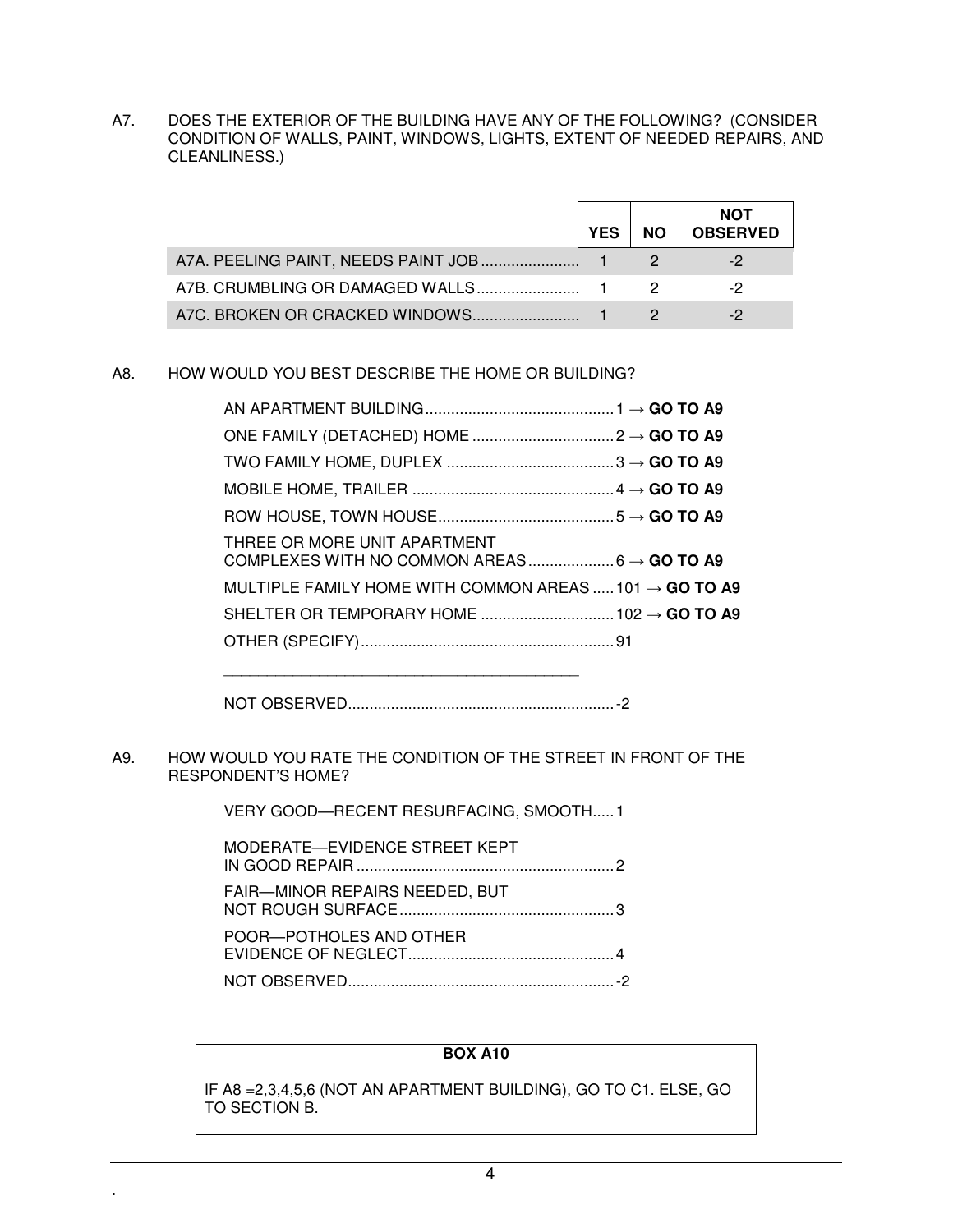#### **SECTION B: COMMON AREAS**

FOR THESE QUESTIONS CONSIDER THE ENTRANCE, FOYER AND HALLWAYS OF THE BUILDING.

B1. DO THE INTERIOR COMMON AREAS OF THE BUILDING (EXAMPLES: ENTRANCE, FOYER, HALLWAYS) CONTAIN OPEN CRACKS OR HOLES IN WALLS OR CEILING?

B2. DO THE INTERIOR COMMON AREAS OF THE BUILDING (EXAMPLES: ENTRANCE, FOYER, HALLWAYS) CONTAIN HOLES IN FLOOR?

B3. DO THE INTERIOR COMMON AREAS OF THE BUILDING (EXAMPLES: ENTRANCE, FOYER, HALLWAYS) CONTAIN BROKEN PLASTER OR PEELING PAINT OVER 1 SQUARE FOOT?

B4. DO THE INTERIOR COMMON AREAS OF THE BUILDING (EXAMPLES: ENTRANCE, FOYER, HALLWAYS) CONTAIN EXPOSED WIRES?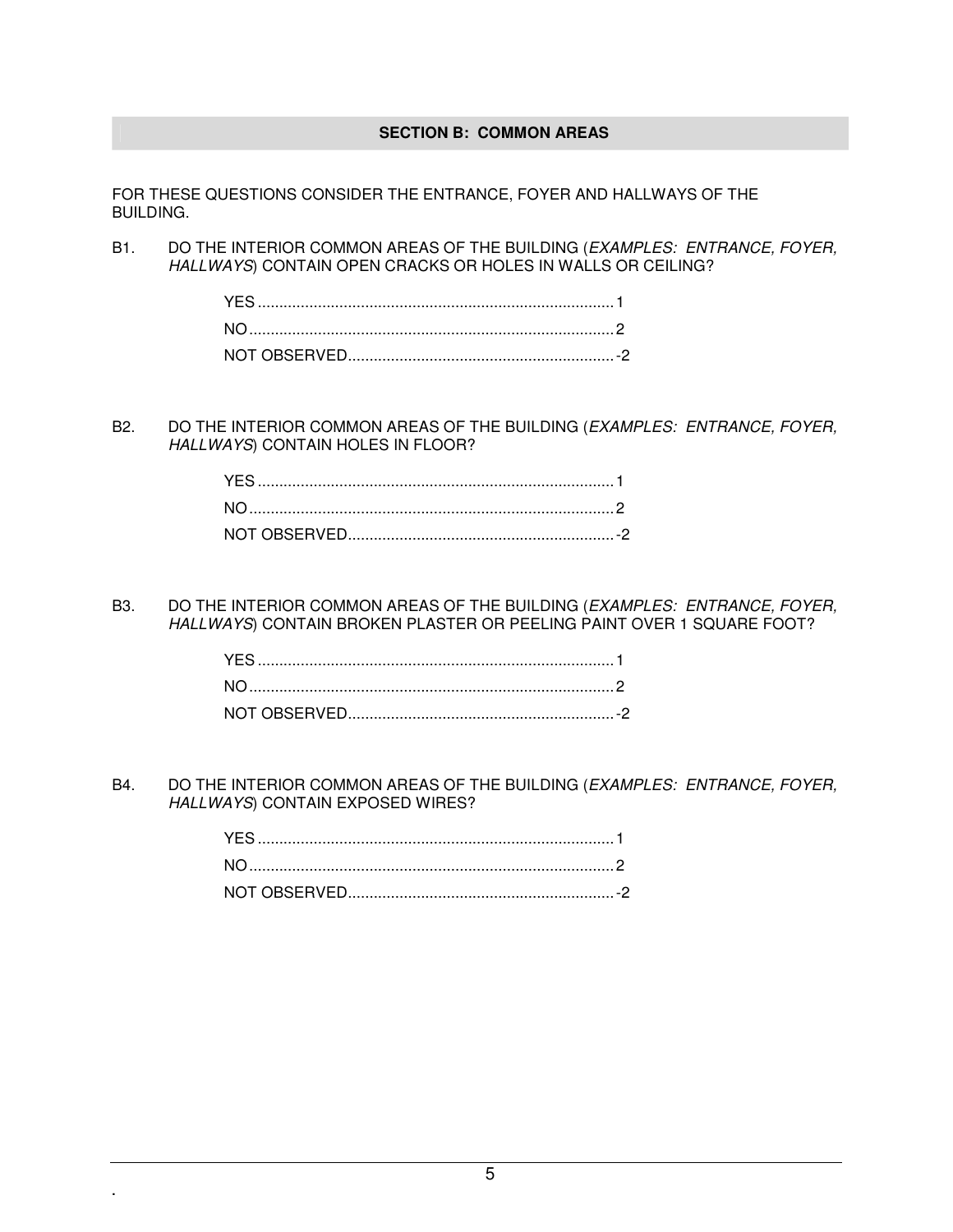#### SECTION C: INTERIOR OF HOUSE OR APARTMENT

FOR THESE ITEMS, CONSIDER THE INTERIOR OF THE HOUSE OR APARTMENT.

 $C1.$ WERE THERE ANY BROKEN WINDOWS OR CRACKED WINDOWPANES?

 $C2.$ WAS THE WIRING IN THE APARTMENT OR HOUSE EXPOSED?

C3. DID THE HOUSING UNIT CONTAIN OPEN CRACKS OR HOLES IN THE WALLS OR CEILING?

 $C4.$ DID THE HOUSING UNIT CONTAIN HOLES IN THE FLOOR?

C5. DID THE HOUSING UNIT CONTAIN BROKEN PLASTER OR PEELING PAINT OVER 1 SQUARE FOOT OR MORE?

C6. WAS THE INSIDE OF THE HOME DARK? (EXAMPLES: CLOSED DRAPES IN DAYTIME; POOR LIGHTING)

÷,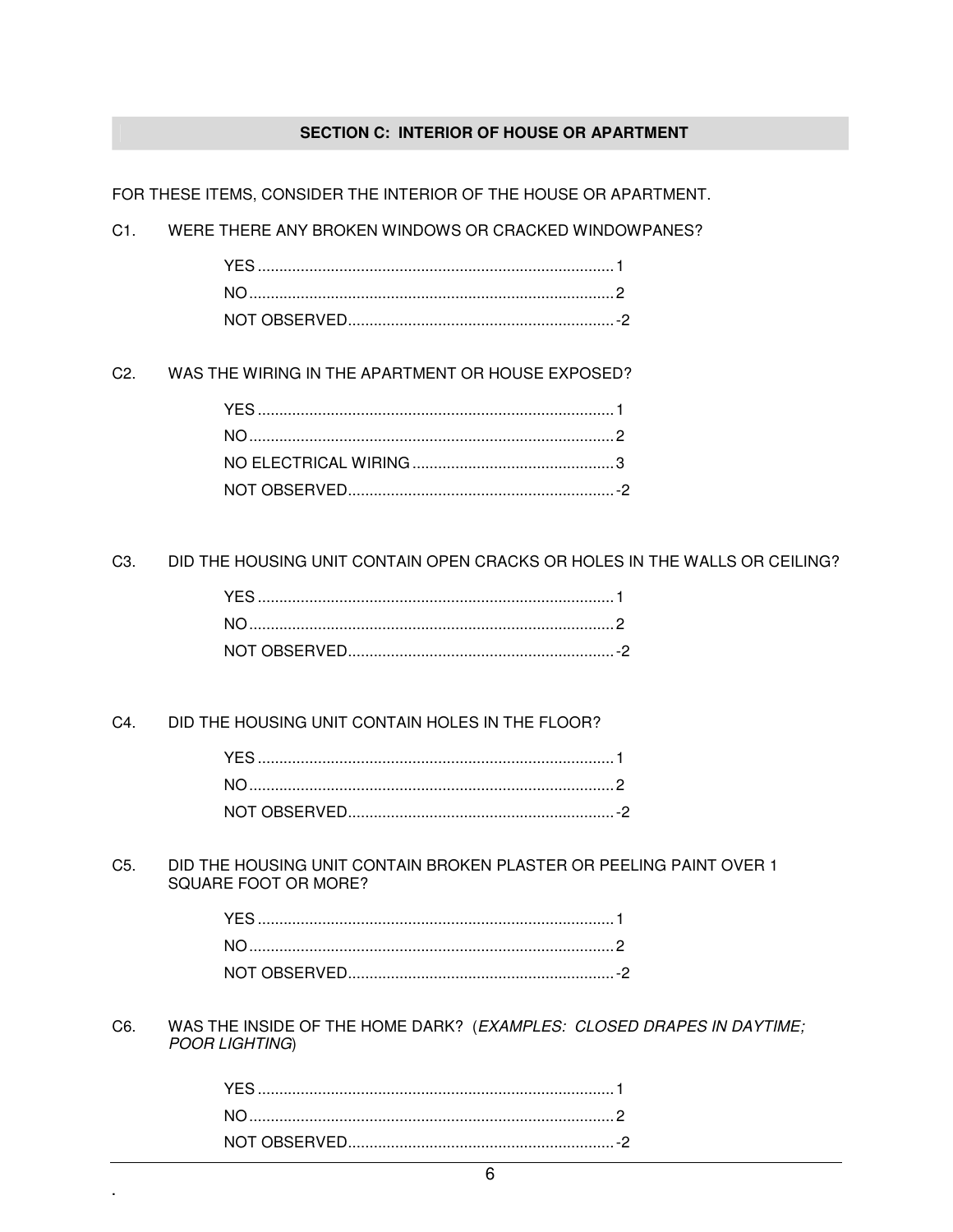C7. WAS THE INSIDE OF THE HOME CROWDED? (EXAMPLES: MANY PEOPLE LIVING IN A VERY SMALL HOUSE OR APARTMENT, DIFFICULT TO FIND A PRIVATE PLACE TO INTERVIEW RESPONDENT, FREQUENT INTERRUPTIONS AND PEOPLE BUMPING INTO EACH OTHER)

C8. WERE ALL VISIBLE ROOMS OF THE HOUSE/APARTMENT NOTICEABLY CLUTTERED? (EXAMPLES: VISIBLE ROOMS ARE MESSY OR ARE CLUTTERED WITH CLOTHES, VACUUM CLEANER, CHILDREN'S SCHOOLWORK, SHOES AND SOCKS, OTHER OBJECTS)

C9. WERE ALL VISIBLE ROOMS OF THE HOUSE/APARTMENT DIRTY OR NOT REASONABLY CLEANED? (EXAMPLES: TRASH STREWN AROUND, DIRTY DISHES IN KITCHEN, FLOOR AND FURNITURE HAVE NOT BEEN CLEANED OR DUSTED FAIRLY RECENTLY)

C10. WAS THE ENVIRONMENT INSIDE THE HOME UNSAFE FOR YOUNG CHILDREN?

**.**

 INTERVIEWER INSTRUCTION: ANSWER "YES" IF ONE OR MORE POTENTIALLY DANGEROUS HEALTH OR STRUCTURAL HAZARDS ARE WITHIN REACH OF YOUNG CHILDREN. (EXAMPLES: FRAYED ELECTRICAL WIRES, MICE OR RATS, BROKEN GLASS, POISONS, FALLING PLASTER, BROKEN STAIRS, PEELING PAINT, CLEANING MATERIALS LEFT OUT, FLAMES AND HEAT).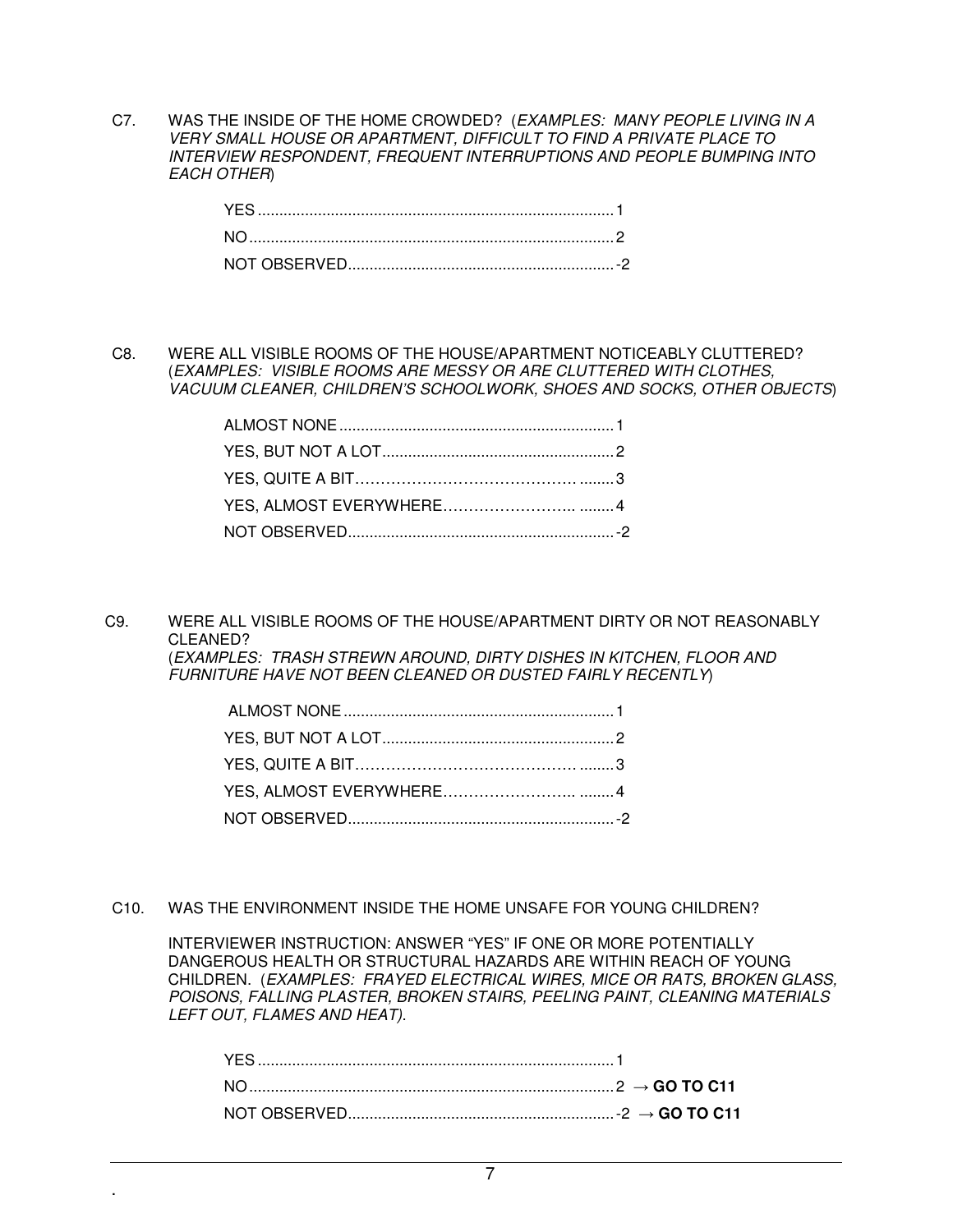C10A. PLEASE CHECK ALL HAZARDOUS CONDITIONS YOU OBSERVED:

|          |                                            | CODE ALL THAT APPLY |  |
|----------|--------------------------------------------|---------------------|--|
| c10a 1   |                                            |                     |  |
| c10a 2   |                                            |                     |  |
| $c10a$ 3 |                                            |                     |  |
| $c10a$ 4 | POISONOUS SUBSTANCES WITHIN REACH          |                     |  |
|          |                                            |                     |  |
| $c10a$ 5 |                                            |                     |  |
| $c10a$ 6 |                                            |                     |  |
| $c10a$ 7 |                                            |                     |  |
| $c10a$ 8 | CLEANING MATERIALS LEFT OUT 8              |                     |  |
| $c10a$ 9 | FLAMES AND HEAT WITHIN REACH OF            |                     |  |
|          |                                            |                     |  |
| c10a 10  | <b>WEAPONS (GUNS OR KNIVES)</b>            |                     |  |
|          |                                            |                     |  |
|          | c10a_102 OBSTRUCTIVE OBJECTS ON FLOOR  102 |                     |  |
| c10a 91  |                                            |                     |  |
|          |                                            |                     |  |
|          |                                            |                     |  |

C11. DID YOU OBSERVE ANY CHILD'S ARTWORK OR PHOTOGRAPHS OF HOUSEHOLD CHILDREN ON DISPLAY IN THE HOME (EXAMPLES: ARTWORK OR PHOTOS ON REFRIGERATOR OR ON WALLS)

C12. WAS THE HOUSE OR APARTMENT OVERLY NOISY - FROM NOISE IN THE HOUSE? (EXAMPLES: TELEVISION, SHOUTS OF CHILDREN, RADIO)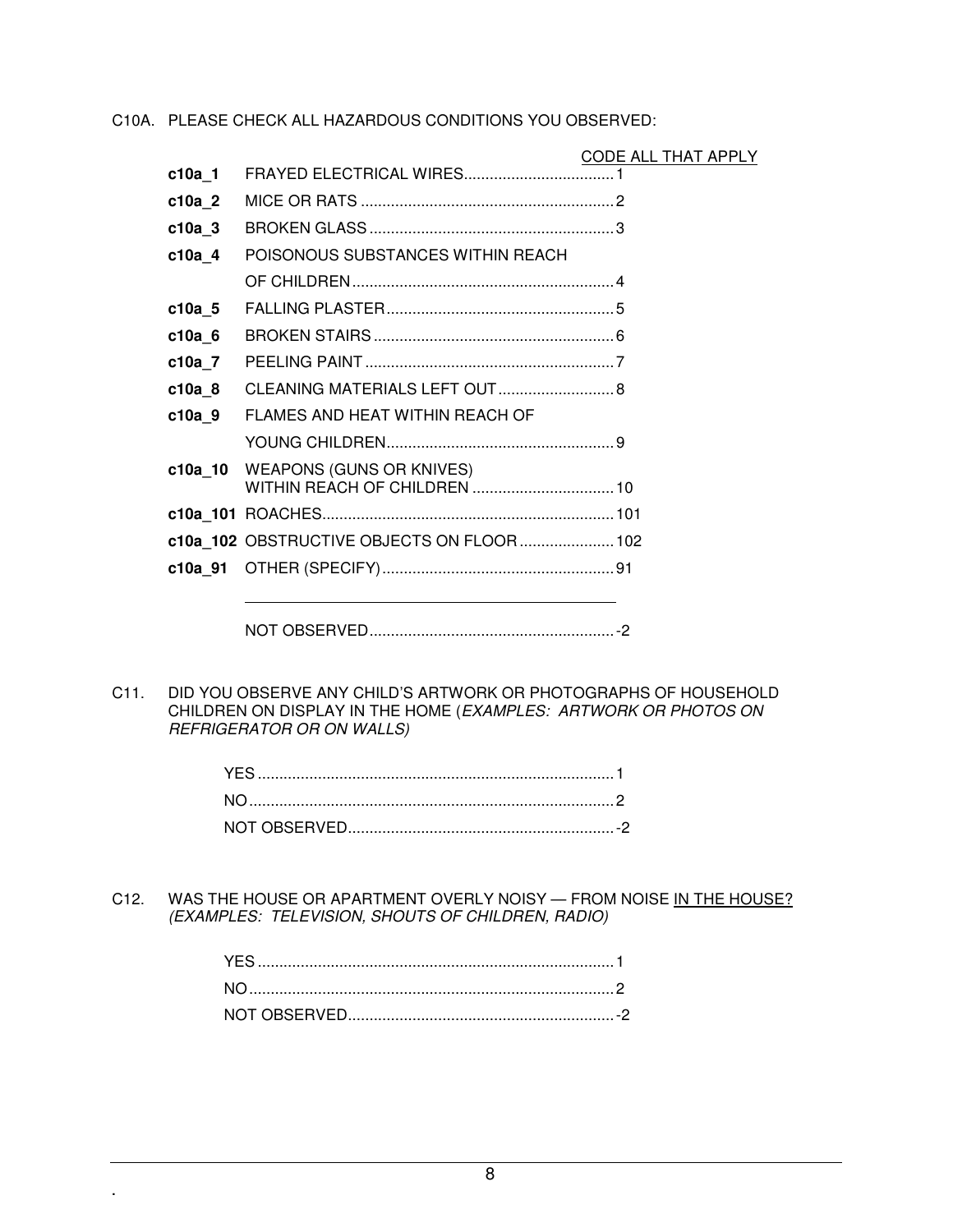C13. WAS THE HOUSE OR APARTMENT OVERLY NOISY—FROM NOISE OUTSIDE THE HOUSE? (EXAMPLES: TRAIN, CARS, PEOPLE, MUSIC)

C14. WERE THERE OBVIOUS SIGNS OF RECENT ALCOHOL OR NON-PRESCRIPTION DRUG CONSUMPTION INSIDE THE HOME? (EXAMPLES: DRUG PARAPHENALIA, BEER CANS, LIQUOR BOTTLES)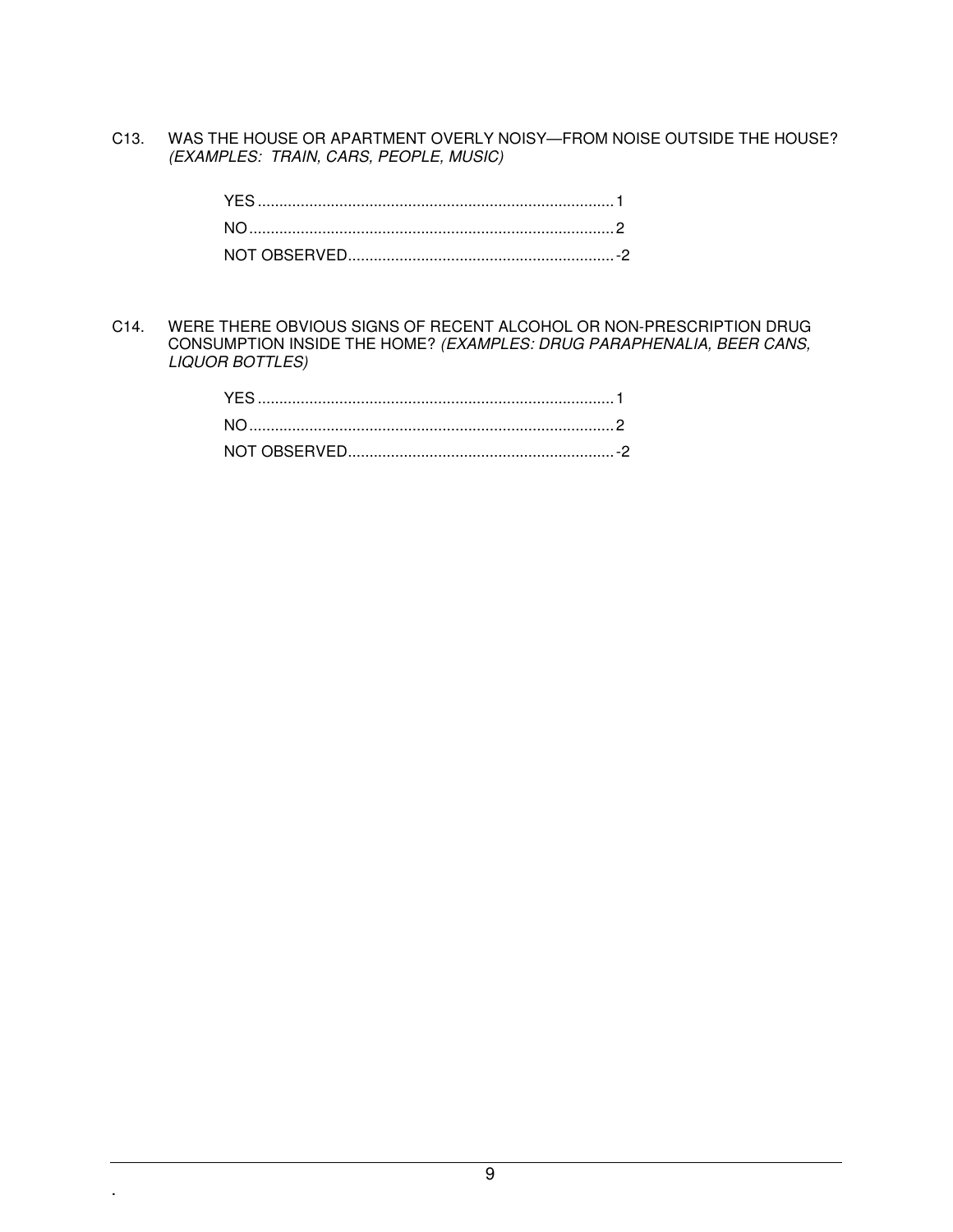## **SECTION D: CHILD'S APPEARANCE**

| D1. |         | HOW WOULD YOU BEST DESCRIBE THE CHILD'S CLOTHING?                       |                     |
|-----|---------|-------------------------------------------------------------------------|---------------------|
|     |         |                                                                         | CODE ALL THAT APPLY |
|     | o5d1 1  |                                                                         |                     |
|     | o5d1 2  |                                                                         |                     |
|     | o5d1 3  | CLOTHING WAS WORN, BUT MENDED OR                                        |                     |
|     | o5d1 4  | CLOTHING WAS WORN, BUT NOT MENDED,                                      |                     |
|     | o5d1 5  | CLOTHING WAS TOO TIGHT FOR                                              |                     |
|     | o5d1 6  |                                                                         |                     |
|     | o5d1 7  | CLOTHING WAS TOO LIGHT WEIGHT FOR<br>INDOOR TEMPERATURE (UNDERDRESSED)7 |                     |
|     | o5d1 8  | <b>CLOTHING WAS TOO WARM FOR</b><br>INDOOR TEMPERATURE (OVERDRESSED) 8  |                     |
|     | o5d1 91 | OTHER NEGATIVE CONDITIONS NOT                                           |                     |
|     |         |                                                                         |                     |
|     |         |                                                                         |                     |
|     |         |                                                                         |                     |

D1. HOW WOULD YOU BEST DESCRIBE THE CHILD'S CLOTHING?

D2-D5. HOW WOULD YOU BEST DESCRIBE THE OVERALL HYGIENE OF THE CHILD?

#### D2. CHILD HAD WASHED/BATHED.

| RECENTLY BATHED BUT              |  |
|----------------------------------|--|
| DIRTY AND NOT BATHED FOR         |  |
| APPEARED NOT TO HAVE BEEN BATHED |  |
|                                  |  |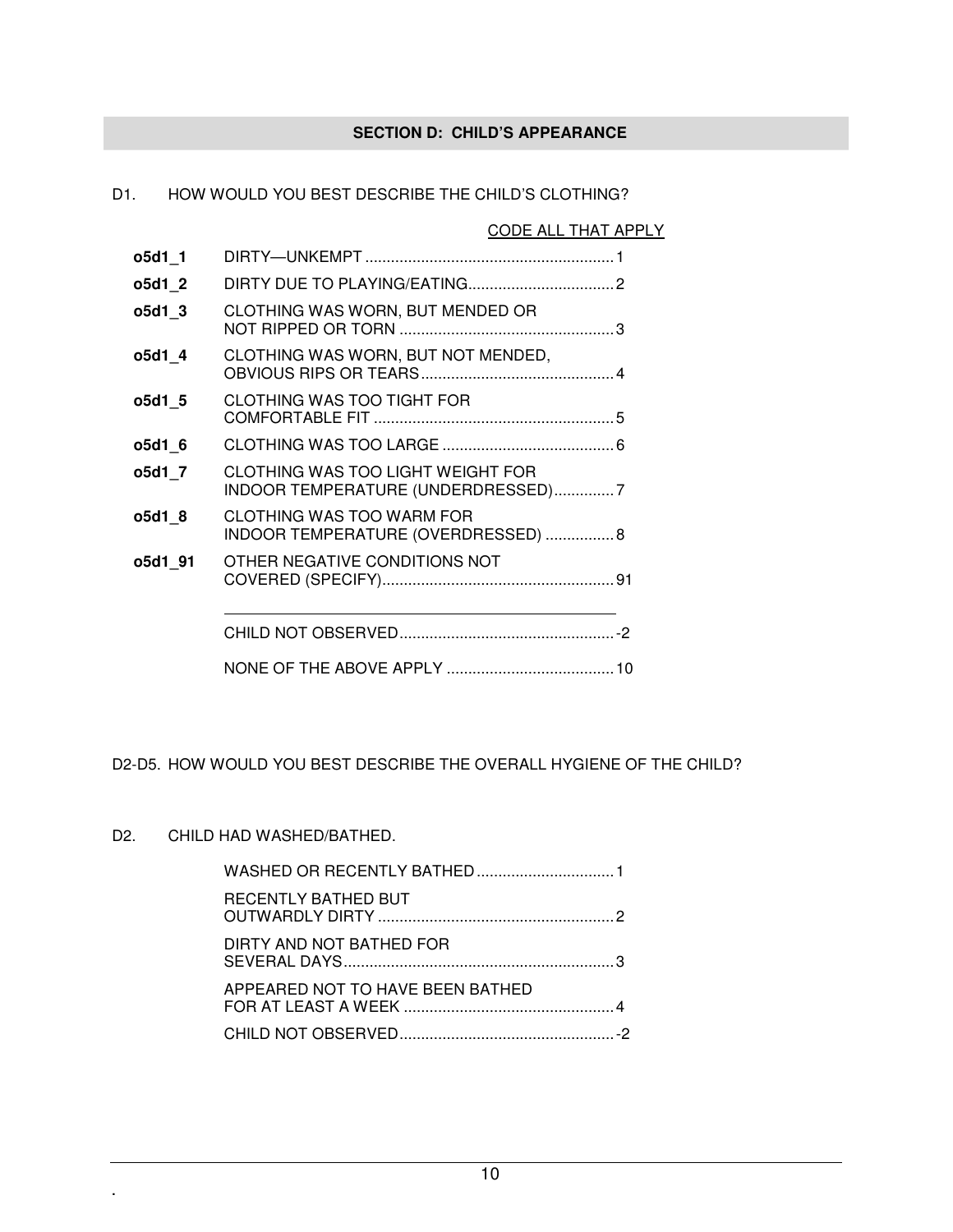D3. CHILD'S HAIR.

#### D4. CHILD'S ODOR.

**.**

| EMITTED NO BODY AND/OR MOUTH ODOR 1     |  |
|-----------------------------------------|--|
| EMITTED SOME BODY AND/OR MOUTH ODOR 2   |  |
| EMITTED STRONG BODY AND/OR MOUTH ODOR 3 |  |
|                                         |  |

#### D5. WAS THERE ANYTHING ELSE ABOUT THE CHILD'S CLOTHING OR HYGIENE THAT WAS PROBLEMATIC?

| CHILD NEEDS MEDICAL/DENTAL ATTENTION  101 |  |
|-------------------------------------------|--|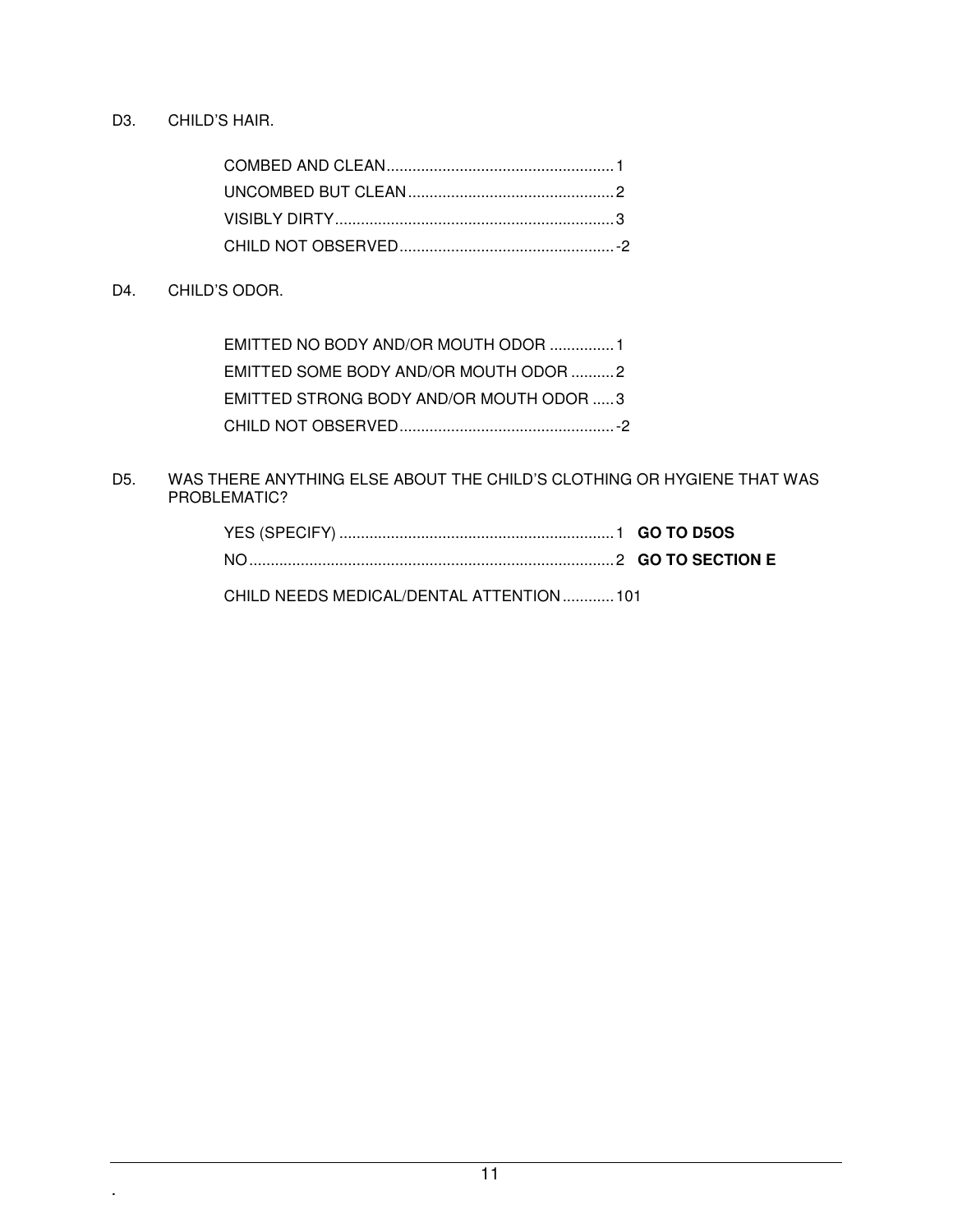#### **SECTION E: HOME SCALE**

E1. (PARENT/PRIMARY CAREGIVER) TALKED TWICE TO THE CHILD DURING VISIT (BEYOND CORRECTION AND INTRODUCTION).

| (PARENT/PRIMARY CAREGIVER) TALKED TWICE TO CHILD1 |  |
|---------------------------------------------------|--|
| (PARENT/PRIMARY CAREGIVER) DID NOT TALK TWICE     |  |
|                                                   |  |
|                                                   |  |

E2. (PARENT/PRIMARY CAREGIVER) VERBALLY ANSWERED THE CHILD'S QUESTIONS OR REQUESTS.

> (PARENT/PRIMARY CAREGIVER) ANSWERED QUESTIONS .... 1 (PARENT/PRIMARY CAREGIVER) DID NOT ANSWER QUESTIONS .................................................................................... 2 CHILD NOT OBSERVED/CHILD DID NOT ASK QUESTIONS ...... -2

E3. (PARENT/PRIMARY CAREGIVER) ENCOURAGED THE CHILD TO CONTRIBUTE TO CONVERSATION DURING VISIT.

| (PARENT/PRIMARY CAREGIVER) ENCOURAGED CONTRIBUTION1 |  |
|-----------------------------------------------------|--|
| (PARENT/PRIMARY CAREGIVER) DID NOT ENCOURAGE        |  |
|                                                     |  |
|                                                     |  |

E4. (PARENT/PRIMARY CAREGIVER) HELPED THE CHILD DEMONSTRATE SOME ACHIEVEMENT OR MENTIONED A PARTICULAR SKILL, STRENGTH, OR ACHIEVEMENT DURING VISIT.

> (PARENT/PRIMARY CAREGIVER) HELPED OR MENTIONED .. 1 (PARENT/PRIMARY CAREGIVER) DID NOT HELP OR MENTION ....................................................................................... 2 CHILD NOT OBSERVED ............................................................... -2

E5. (PARENT/PRIMARY CAREGIVER) USED SOME TERM OF ENDEARMENT OR SOME DIMINUTIVE FOR THE CHILD'S NAME WHEN TALKING ABOUT OR TO HIM/HER AT LEAST TWICE DURING VISIT.

> (PARENT/PRIMARY CAREGIVER) USED ENDEARMENT TWICE OR MORE ......................................................................................................... 1 (PARENT/PRIMARY CAREGIVER) DID NOT USE ENDEARMENT TWICE ... 2 CHILD NOT OBSERVED ................................................................................... -2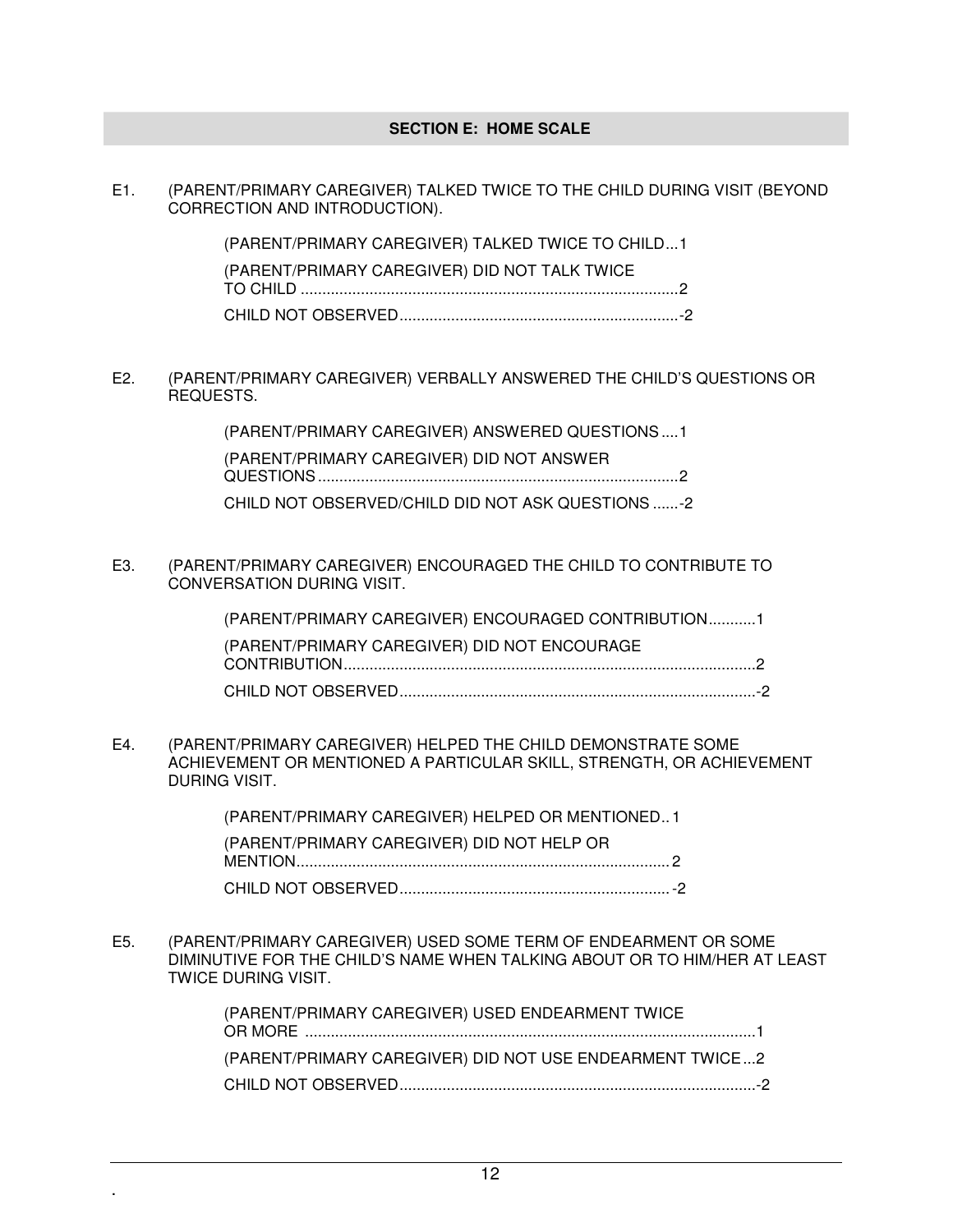E6. (PARENT/PRIMARY CAREGIVER)'S VOICE CONVEYED POSITIVE FEELINGS WHEN SPEAKING OF OR TO THE CHILD.

| (PARENT/PRIMARY CAREGIVER) CONVEYED POSITIVE FEELINGS 1 |  |
|---------------------------------------------------------|--|
| (PARENT/PRIMARY CAREGIVER) DID NOT CONVEY POSITIVE      |  |
|                                                         |  |
|                                                         |  |

E7. (PARENT/PRIMARY CAREGIVER) CARESSED, KISSED, OR CUDDLED THE CHILD ONCE DURING VISIT.

| (PARENT/PRIMARY CAREGIVER) CARESSED, ETC.  1       |  |
|----------------------------------------------------|--|
| (PARENT/PRIMARY CAREGIVER) DID NOT CARESS, ETC.  2 |  |
|                                                    |  |

E8. (PARENT/PRIMARY CAREGIVER) SHOUTED AT THE CHILD DURING VISIT.

E9. (PARENT/PRIMARY CAREGIVER) EXPRESSED OVERT ANNOYANCE WITH OR HOSTILITY TOWARD THE CHILD (EXAMPLE: COMPLAINED, DESCRIBED HIM/HER AS "BAD", SAID HE WON'T MIND, ETC.)

| (PARENT/PRIMARY CAREGIVER) EXPRESSED ANNOYANCE 1       |  |
|--------------------------------------------------------|--|
| (PARENT/PRIMARY CAREGIVER) DID NOT EXPRESS ANNOYANCE 2 |  |
|                                                        |  |

E10. (PARENT/PRIMARY CAREGIVER) SLAPPED OR SPANKED THE CHILD DURING VISIT.

| (PARENT/PRIMARY CAREGIVER) SLAPPED OR SPANKED1 |  |
|------------------------------------------------|--|
| (PARENT/PRIMARY CAREGIVER) DID NOT SLAP OR     |  |
|                                                |  |
|                                                |  |

E11. (PARENT/PRIMARY CAREGIVER) SCOLDED, DEROGATED OR CRITICIZED THE CHILD MORE THAN ONCE DURING VISIT.

> (PARENT/PRIMARY CAREGIVER) SCOLDED MORE THAN ONCE .............. 1 (PARENT/PRIMARY CAREGIVER) DID NOT SCOLD MORE THAN ONCE ... 2 CHILD NOT OBSERVED ................................................................................... -2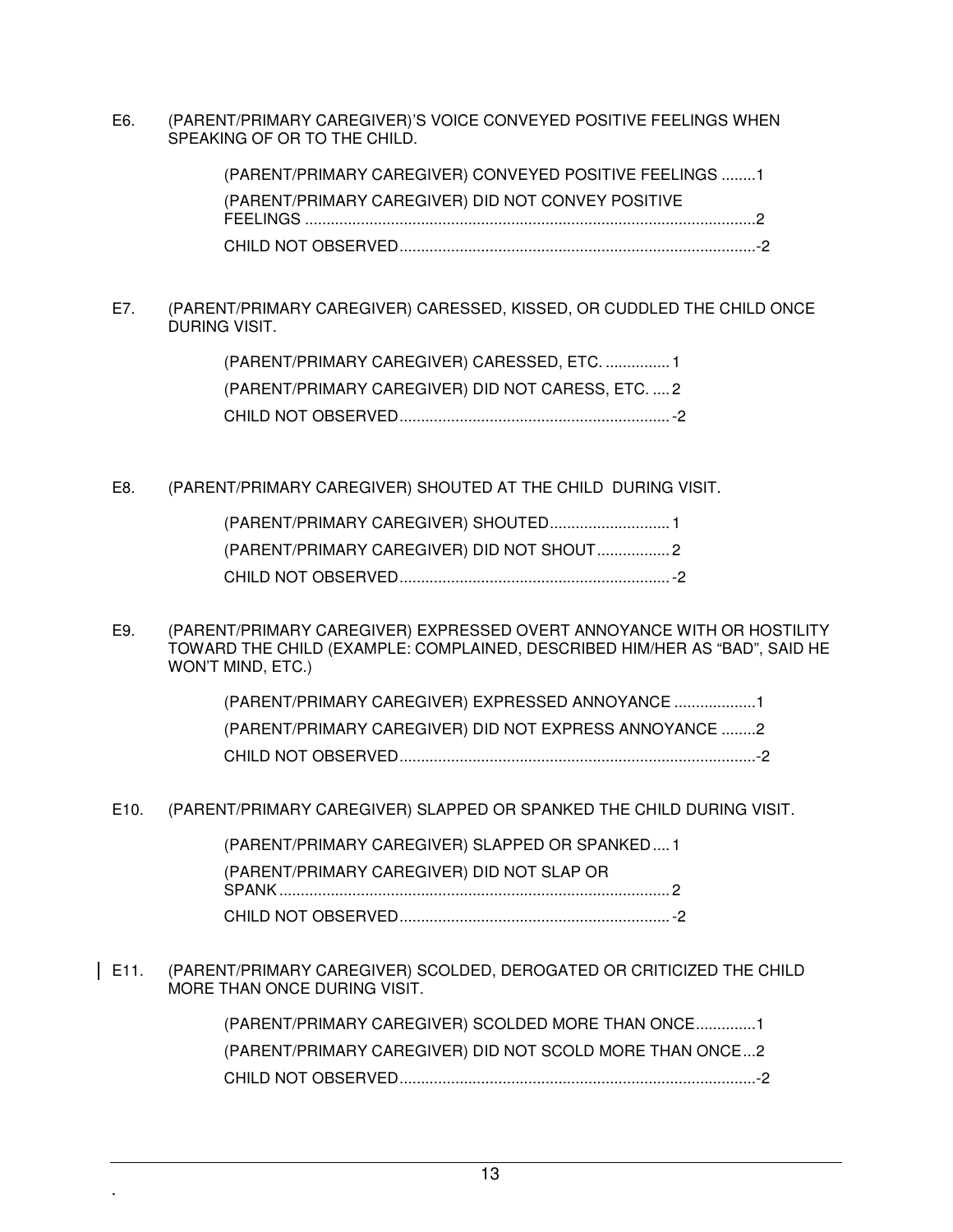#### E12. (PARENT/PRIMARY CAREGIVER) APPREARED TO BE CALM

 (PARENT/PRIMARY CAREGIVER) APPEARED TO BE CALM ... 1 (PARENT/PRIMARY CAREGIVER) DID NOT APPEAR TO BE CALM ....................................................................................... 2

E13. (PARENT/PRIMARY CAREGIVER)'S SPEECH WAS DISTINCT, CLEAR, AND AUDIBLE TO INTERVIEWER.

> (PARENT/PRIMARY CAREGIVER)'S SPEECH WAS DISTINCT ....................................................................................... 1 (PARENT/PRIMARY CAREGIVER)'S SPEECH WAS NOT DISTINCT ....................................................................................... 2

E14. (PARENT/PRIMARY CAREGIVER) INITIATED VERBAL EXCHANGES WITH VISITOR, ASKED QUESTIONS, MADE SPONTANEOUS COMMENTS.

> (PARENT/PRIMARY CAREGIVER) INITIATED EXCHANGES .... 1 (PARENT/PRIMARY CAREGIVER) DID NOT INITIATE EXCHANGES ................................................................................. 2

E15. (PARENT/PRIMARY CAREGIVER) EXPRESSED IDEAS FREELY AND EASILY AND USED STATEMENTS OF APPROPRIATE LENGTH.

> (PARENT/PRIMARY CAREGIVER) EXPRESSED IDEAS FREELY ................ 1 (PARENT/PRIMARY CAREGIVER) DID NOT EXPRESS IDEAS FREELY ..... 2

E16. (PARENT/PRIMARY CAREGIVER) APPEARED TO READILY UNDERSTAND THE INTERVIEWER'S QUESTIONS.

> PARENT APPEARED TO UNDERSTAND QUESTIONS .................. 1 PARENT DID NOT APPEAR TO UNDERSTAND QUESTIONS ....... 2

E17. AT LEAST 10 BOOKS WERE PRESENT AND VISIBLE IN THE HOUSEHOLD.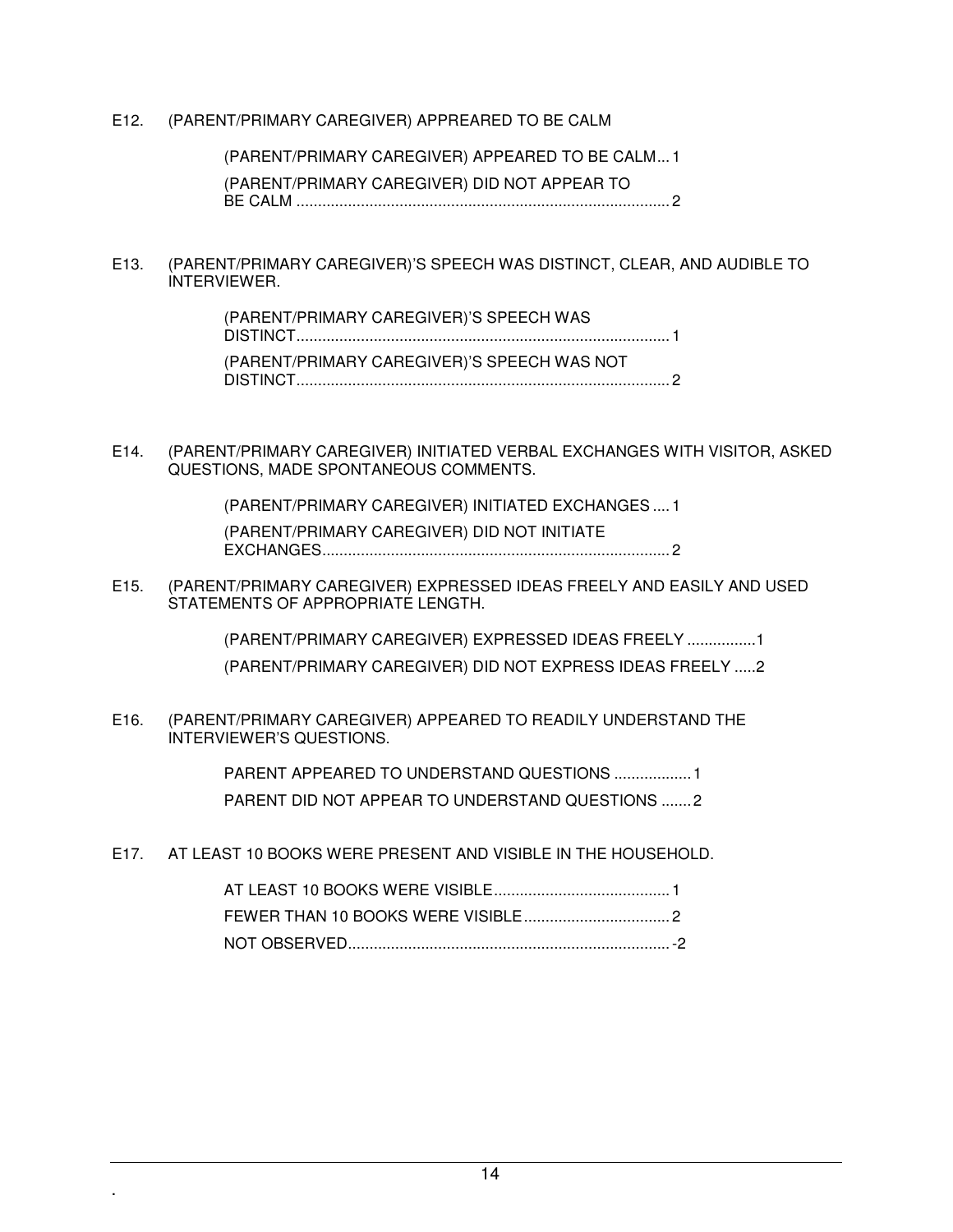### E18. WAS YOUR VISIT INTERRUPTED BY THE FOLLOWING?

|           |                                                                                                          | <b>YES</b> | <b>NO</b>     | <b>NOT</b><br><b>OBSERVED</b> |
|-----------|----------------------------------------------------------------------------------------------------------|------------|---------------|-------------------------------|
| $A_{-}$   |                                                                                                          |            | $\mathcal{P}$ | $-2$                          |
| <b>B.</b> | PARENT/PRIMARY CAREGIVER ANSWERING THE PHONE AT                                                          |            | $\mathcal{P}$ | $-2$                          |
| $C_{1}$   |                                                                                                          |            | $\mathcal{P}$ | $-2$                          |
| D.        |                                                                                                          |            | 2             | $-2$                          |
| F.        |                                                                                                          |            | 2             | $-2$                          |
| F.        | PARENT/PRIMARY CAREGIVER SHOUTING AT SOMEONE OTHER<br>THAN THE CHILD (OTHER CHILDREN, ADULTS OR ANIMALS) |            | 2             | -2                            |
| G.        | OTHER CHILDREN IN THE HOUSEHOLD INTERRUPTING                                                             |            | $\mathcal{P}$ | $-2$                          |
| Η.        |                                                                                                          |            | $\mathcal{P}$ | $-2$                          |
|           |                                                                                                          |            | $\mathcal{P}$ | $-2$                          |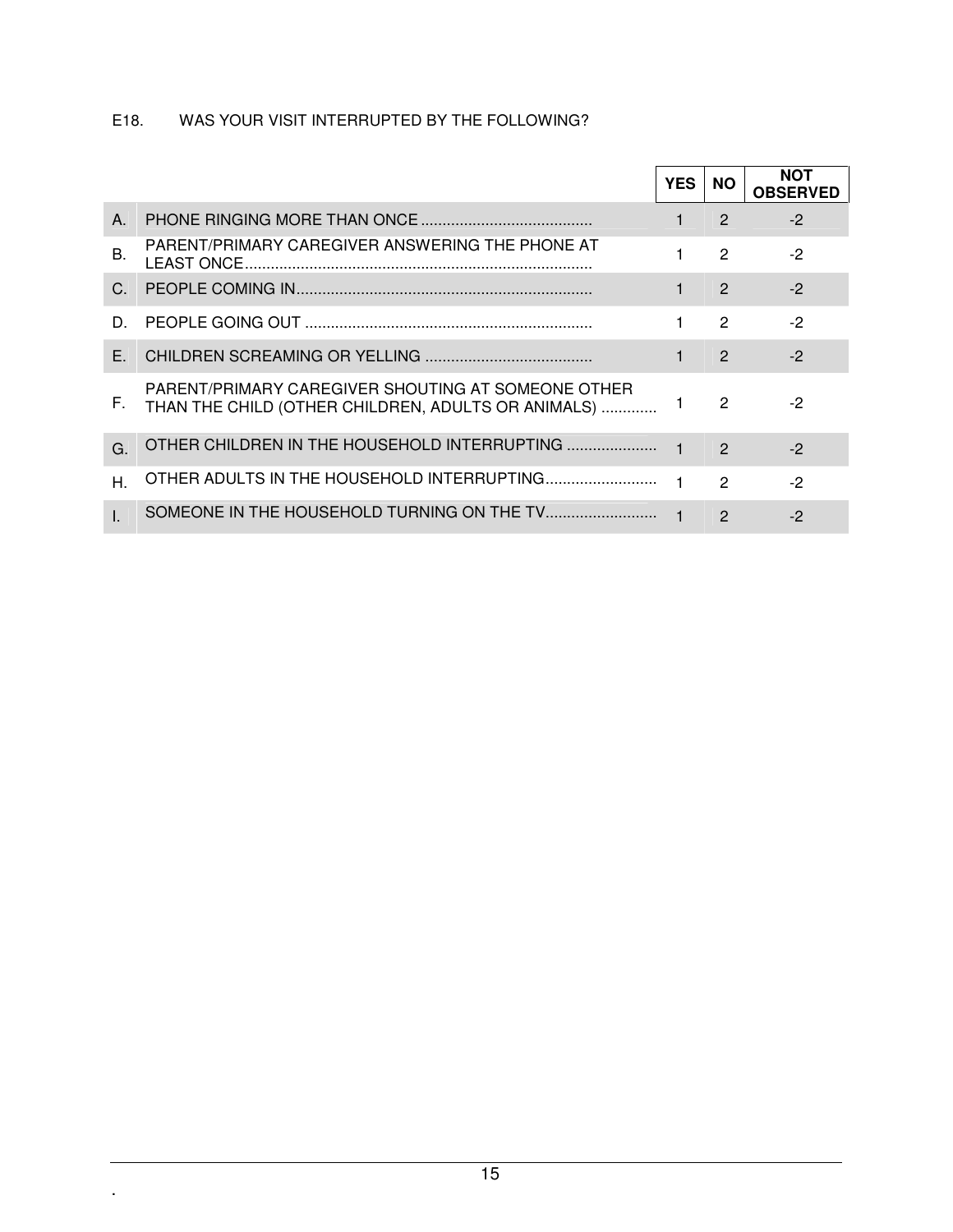#### **SECTION F: CHILD EMOTION AND COOPERATION**

F1. DID THE CHILD DISPLAY POSITIVE EMOTIONS DURING THE VISIT? (POSITIVE EMOTION IS WHEN THE CHILD SEEMS HAPPY, SMILES OR LAUGHS.)

| ONE OR TWO BRIEF DISPLAYS OF                                            |  |
|-------------------------------------------------------------------------|--|
| THREE OR MORE BRIEF DISPLAYS OF                                         |  |
| ONE OR TWO INTENSE, HEIGHTENED OR<br>PROLONGED DISPLAYS OF POSITIVE     |  |
| THREE OR MORE INTENSE, HEIGHTENED,<br>OD BROLONGER BIGBLAVS OF BOSITIVE |  |

 OR PROLONGED DISPLAYS OF POSITIVE EMOTION ......................................................................... 5

F2. DID THE CHILD DISPLAY NEGATIVE EMOTIONS DURING THE VISIT? (NEGATIVE EMOTION IS WHEN THE CHILD SEEMS UNHAPPY, CRIES, OR GETS ANGRY WITH THE PARENT OR INTERVIEWER.)

| THREE OR MORE INTENSE, HEIGHTENED, OR<br>PROLONGED DISPLAYS OF NEGATIVE |  |
|-------------------------------------------------------------------------|--|
| ONE OR TWO INTENSE, HEIGHTENED, OR<br>PROLONGED DISPLAYS OF NEGATIVE    |  |
| THREE OR MORE BRIEF DISPLAYS OF                                         |  |
| ONE OR TWO BRIEF DISPLAYS OF                                            |  |
|                                                                         |  |
|                                                                         |  |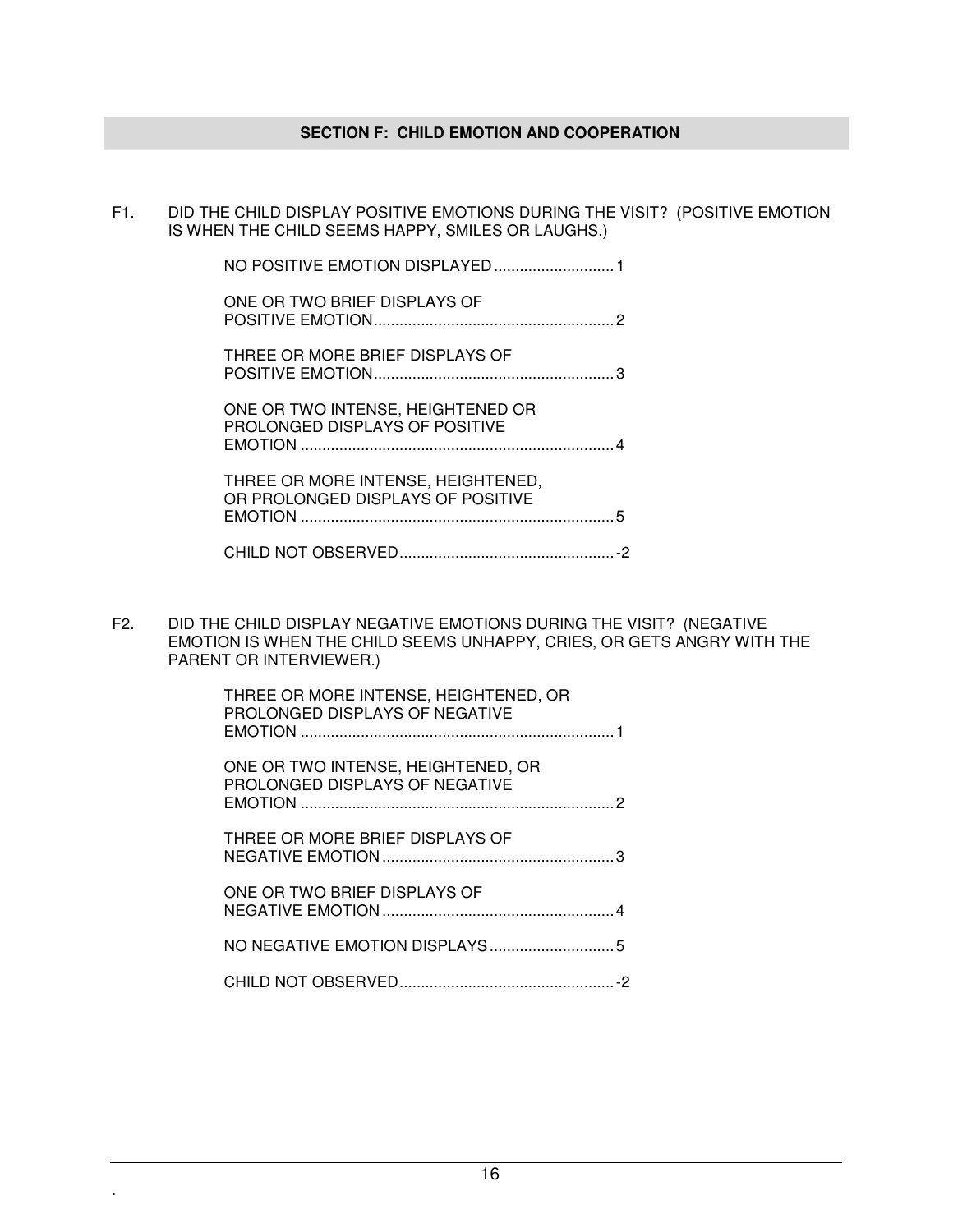F3. HOW PERSISTENT WAS THE CHILD WHEN COMPLETING THE PPVT? (PERSISTENCE MEANS THAT THE CHILD PAID ATTENTION TO THE TASK, AND DID NOT LOSE INTEREST PARTWAY THROUGH THE TASK.)

|     | CONSISTENTLY LACKED PERSISTENCE  1                                         |  |
|-----|----------------------------------------------------------------------------|--|
|     | <b>TYPICALLY NOT PERSISTENT; ONE OR</b>                                    |  |
|     | LACKED PERSISTENCE HALF THE TIME3                                          |  |
|     | <b>TYPICALLY PERSISTENT; LACKS</b><br>PERSISTENCE IN ONE OR TWO INSTANCES4 |  |
|     |                                                                            |  |
|     | CHILD NOT OBSERVED/DID NOT TAKE TEST -2                                    |  |
| F4. | HOW COOPERATIVE WAS THE CHILD DURING THE PPVT?                             |  |
|     | <b>CONSISTENTLY RESISTED SUGGESTIONS</b>                                   |  |
|     | <b>TYPICALLY RESISTED SUGGESTIONS OR</b><br>REQUESTS; ONE OR TWO INSTANCES |  |
|     | <b>RESISTED SUGGESTIONS OR REQUESTS</b><br>HALF THE TIME; COOPERATED HALF  |  |
|     | TYPICALLY COOPERATED; ONE OR TWO                                           |  |
|     |                                                                            |  |
|     | CHILD NOT OBSERVED/DID NOT TAKE TEST -2                                    |  |

F5. HOW PERSISTENT WAS THE CHILD WHEN COMPLETING THE DIGIT SPAN TEST? (PERSISTENCE MEANS THAT THE CHILD PAID ATTENTION TO THE TASK, AND DID NOT LOSE INTEREST PARTWAY THROUGH THE TASK.)

| CONSISTENTLY LACKED PERSISTENCE                                             |
|-----------------------------------------------------------------------------|
| <b>TYPICALLY NOT PERSISTENT; ONE OR</b>                                     |
| LACKED PERSISTENCE HALF THE TIME3                                           |
| <b>TYPICALLY PERSISTENT; LACKED</b><br>PERSISTENCE IN ONE OR TWO INSTANCES4 |
|                                                                             |
| CHILD NOT OBSERVED/DID NOT TAKE TEST-2                                      |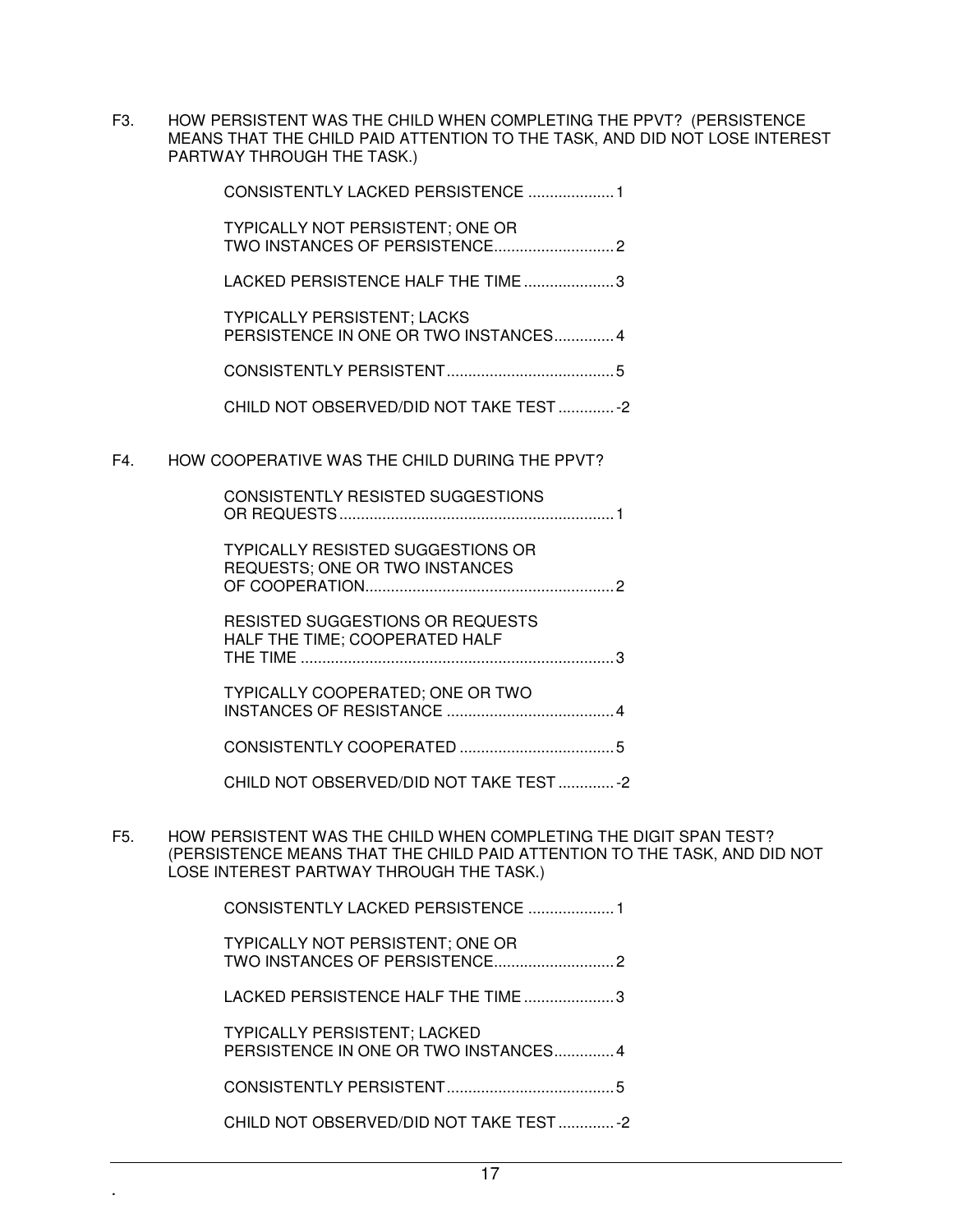#### F6. HOW COOPERATIVE WAS THE CHILD DURING THE DIGIT SPAN TEST?

| CONSISTENTLY RESISTED SUGGESTIONS                                          |  |
|----------------------------------------------------------------------------|--|
| <b>TYPICALLY RESISTED SUGGESTIONS OR</b><br>REQUESTS: ONE OR TWO INSTANCES |  |
| RESISTED SUGGESTIONS OR REQUESTS<br>HALF THE TIME; COOPERATED HALF         |  |
| TYPICALLY COOPERATED; ONE OR TWO                                           |  |
|                                                                            |  |
| CHILD NOT OBSERVED/DID NOT TAKE TEST-2                                     |  |

F7. HOW PERSISTENT WAS THE CHILD WHEN COMPLETING THE WOODCOCK JOHNSON TEST? (PERSISTENCE MEANS THAT THE CHILD PAID ATTENTION TO THE TASK, AND DID NOT LOSE INTEREST PARTWAY THROUGH THE TASK.)

| CONSISTENTLY LACKED PERSISTENCE                                             |  |
|-----------------------------------------------------------------------------|--|
| <b>TYPICALLY NOT PERSISTENT; ONE OR</b>                                     |  |
| LACKED PERSISTENCE HALF THE TIME 3                                          |  |
| <b>TYPICALLY PERSISTENT; LACKED</b><br>PERSISTENCE IN ONE OR TWO INSTANCES4 |  |
| 5                                                                           |  |
| CHILD NOT OBSERVED/DID NOT TAKE TEST2                                       |  |
|                                                                             |  |

F8. HOW COOPERATIVE WAS THE CHILD DURING THE WOODCOCK JOHNSON TEST?

| <b>CONSISTENTLY RESISTED SUGGESTIONS</b>                                          |
|-----------------------------------------------------------------------------------|
| <b>TYPICALLY RESISTED SUGGESTIONS OR</b><br><b>REQUESTS; ONE OR TWO INSTANCES</b> |
| RESISTED SUGGESTIONS OR REQUESTS<br>HALF THE TIME; COOPERATED HALF                |
| TYPICALLY COOPERATED; ONE OR TWO                                                  |
|                                                                                   |
| CHILD NOT OBSERVED/DID NOT TAKE TEST-2                                            |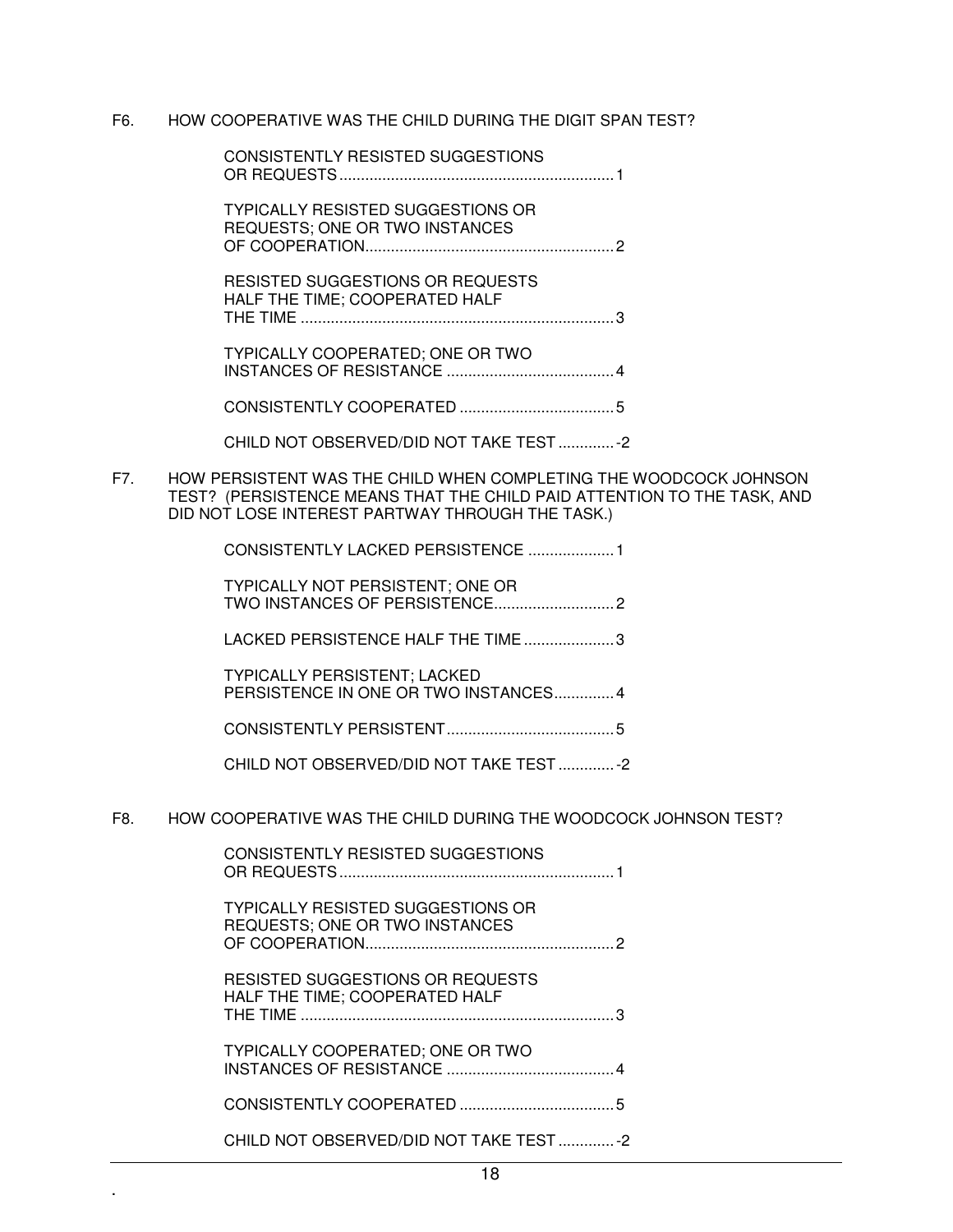F9. HOW ATTENTIVE WAS THE CHILD WHEN COMPLETING THE CHILD INTERVIEW? (ATTENTION MEANS THAT THE CHILD DID NOT LOSE INTEREST PARTWAY THROUGH THE TASK.)

|      | TYPICALLY NOT ATTENTIVE; ONE OR                                               |
|------|-------------------------------------------------------------------------------|
|      | LACKED ATTENTION HALF THE TIME3                                               |
|      | <b>TYPICALLY ATTENTIVE; LACKED</b><br>ATTENTION IN ONE OR TWO INSTANCES 4     |
|      |                                                                               |
|      |                                                                               |
| F10. | HOW COOPERATIVE WAS THE CHILD DURING THE CHILD INTERVIEW?                     |
|      | <b>CONSISTENTLY RESISTED SUGGESTIONS</b>                                      |
|      | <b>TYPICALLY RESISTED SUGGESTIONS OR</b><br>REQUESTS; ONE OR TWO INSTANCES    |
|      | <b>RESISTED SUGGESTIONS OR REQUESTS</b><br>HALF THE TIME; COOPERATED HALF     |
|      | TYPICALLY COOPERATED; ONE OR TWO                                              |
|      |                                                                               |
|      |                                                                               |
|      | F11. HOW COOPERATIVE WAS THE CHILD WHILE BEING WEIGHED AND MEASURED?          |
|      | <b>CONSISTENTLY RESISTED SUGGESTIONS</b>                                      |
|      | <b>TYPICALLY RESISTED SUGGESTIONS OR</b><br>REQUESTS; ONE OR TWO INSTANCES    |
|      | <b>RESISTED SUGGESTIONS OR REQUESTS</b><br>HALF THE TIME; COOPERATED HALF THE |
|      | TYPICALLY COOPERATED; ONE OR TWO                                              |
|      |                                                                               |
|      | CHILD NOT OBSERVED/NOT WEIGHED                                                |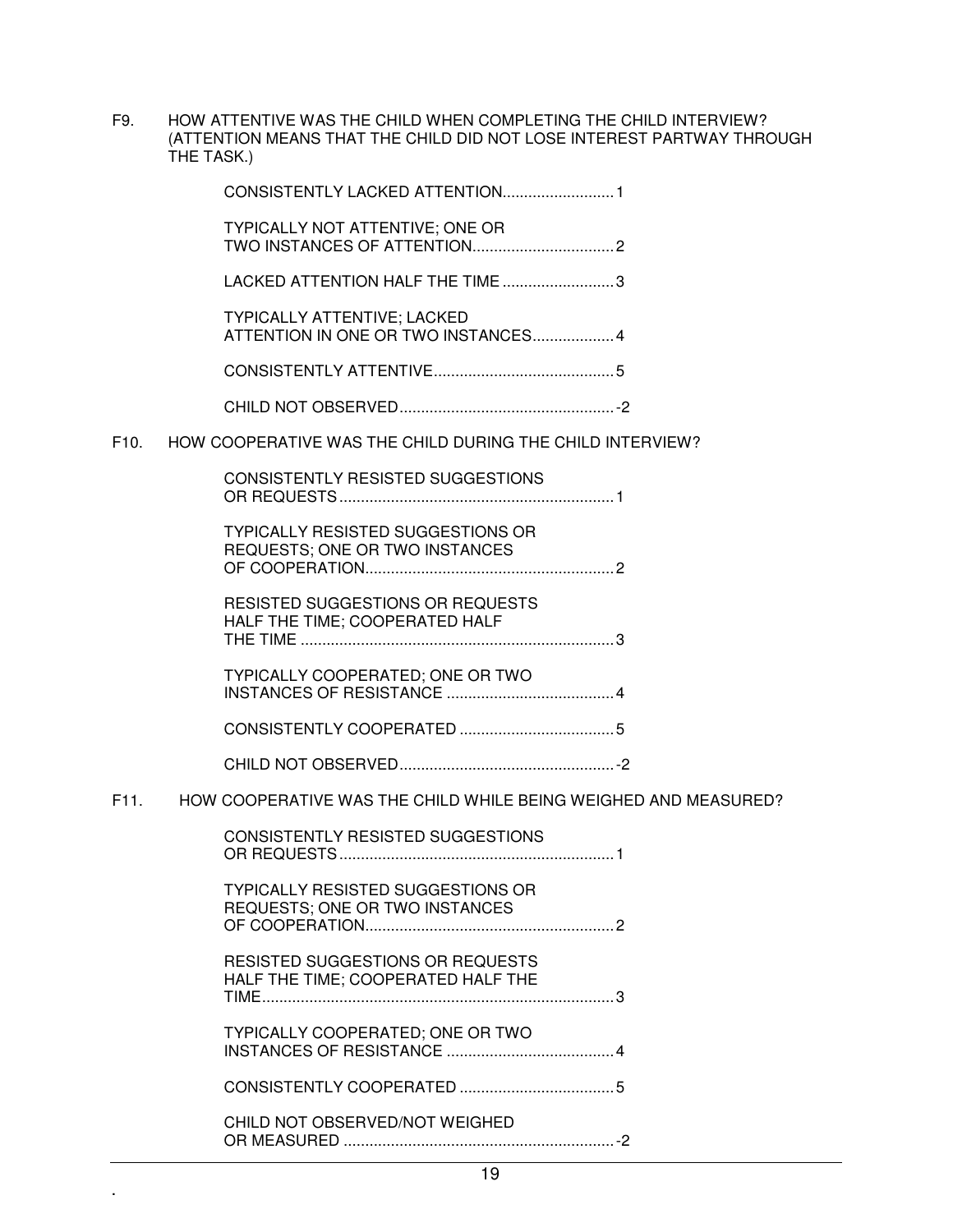#### **SECTION G: ENDING**

COMPLETE THIS SECTION ABOUT THE PCG INTERVIEW/HOME VISIT.

#### $G1.$ INTERVIEW WAS CONDUCTED IN:

#### G<sub>2</sub>. (PARENT/PRIMARY CAREGIVER)'S ATTENTION TO INTERVIEWER WAS:

(PARENT/PRIMARY CAREGIVER)'S UNDERSTANDING OF THE QUESTIONS WAS: G3.

#### G4. (PARENT/PRIMARY CAREGIVER)'S ABILITY TO ARTICULATE ANSWERS WAS:

G5. (PARENT/PRIMARY CAREGIVER)'S COOPERATION THROUGHOUT MOST OF THE INTERVIEW WAS: